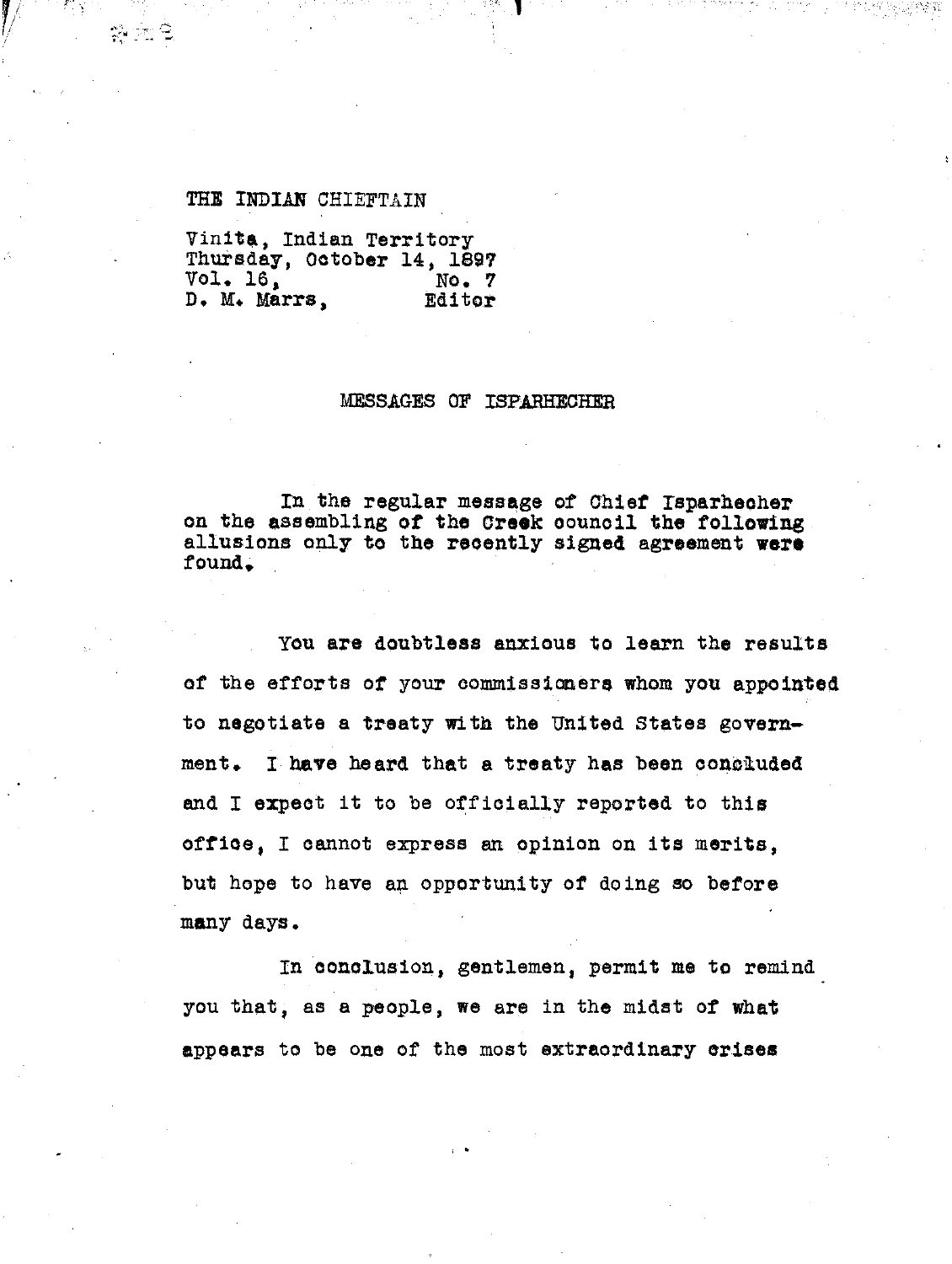that have ever confronted our people and it will require the exercise of your coolest and friendliest effort in the work of evolving good and providing safety out of it for our waiting people. You may have to canvass grave questions involving the very life or death of our nation. In the faithful discussion of such questions, honest differences of opinion must need appear, but I indulge the hope that your deliberations will always be characterized by kindly and respectful consideration of each other's views, however divergent, and that any heat of debate that may arise in your discussion will not be that of personal feelings, but the impulse of true and patriotic devotion to duty,

#### THE SPECIAL MESSAGE

Gentlemen:

I herewith transmit the report and treaty recently concluded by your commission on the part of the United States, for your consideration.

It will be observed by you that it provides for the allotment of our lands and the extinguishment of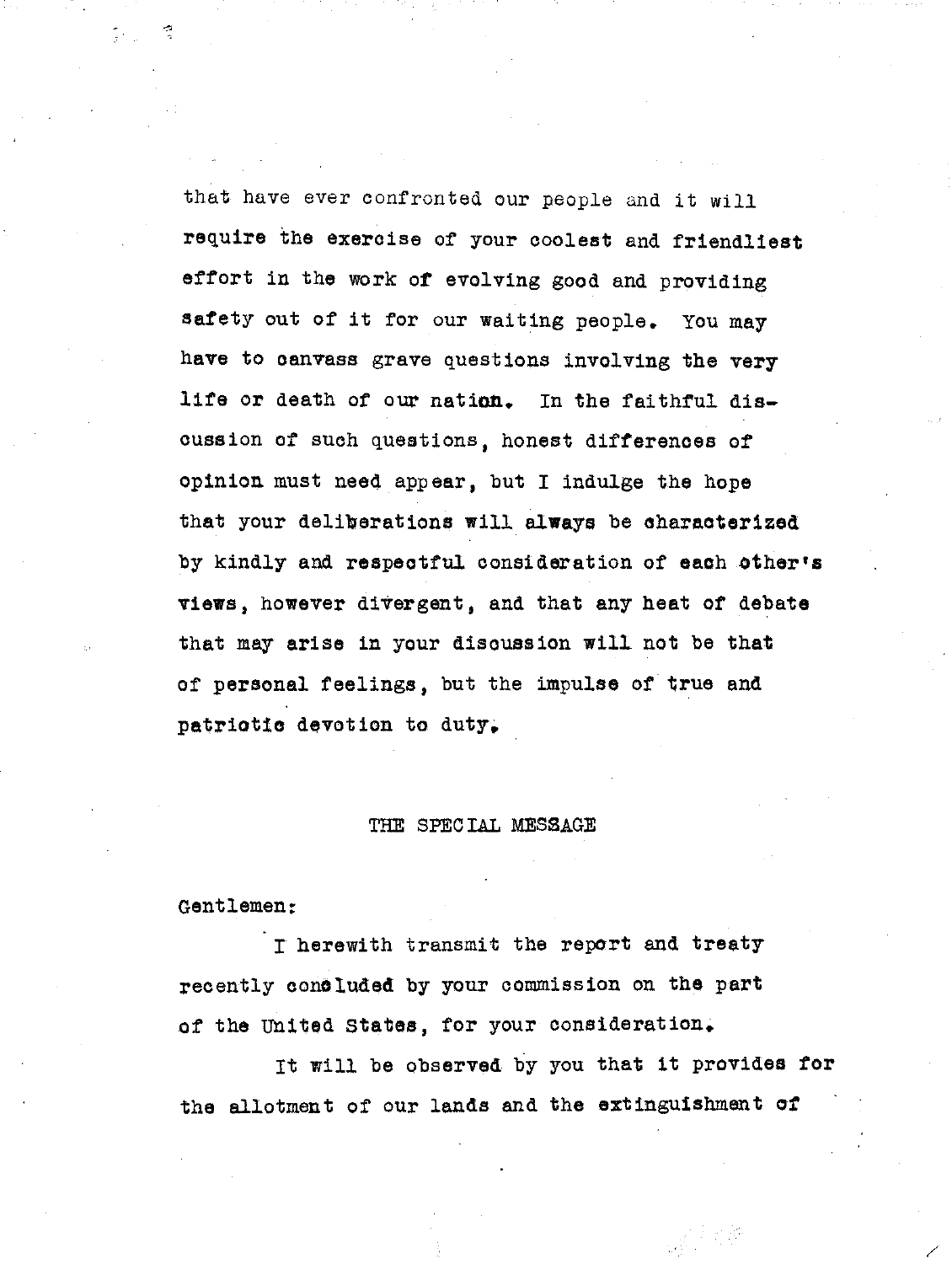our tribal title. I regard this feature of the treaty as being very dangerous, and therefore very objectionable. Allotment of lands to Indians has heretofore proven disastrous in every instance and is sure to result likewise with us when we try it. It is a system of holding land that is entirely new to our people. Some of us however, tried the sad experiment in Georgia and Alabama a little over half a century ago, resulting in our final removal therefrom. My advise is never to try it again.

Our system of land tenure has proven such cessful and satisfactory to us through all the years of our tribal existence. Never have we had a homeless wanderer during all that time, nor are we likely to have one so long as we continue to hold our lands as we now do. We now hold our lands by the united power of two governments, general and local. By allotment we substitute the power of our local government. Each one of our citizens will then have to employ the protective power over his realty, that has been afforded him by the local governments. In other words every citizen will take upon himself the duty of protecting his home that is now being done by the combined wisdom and strength of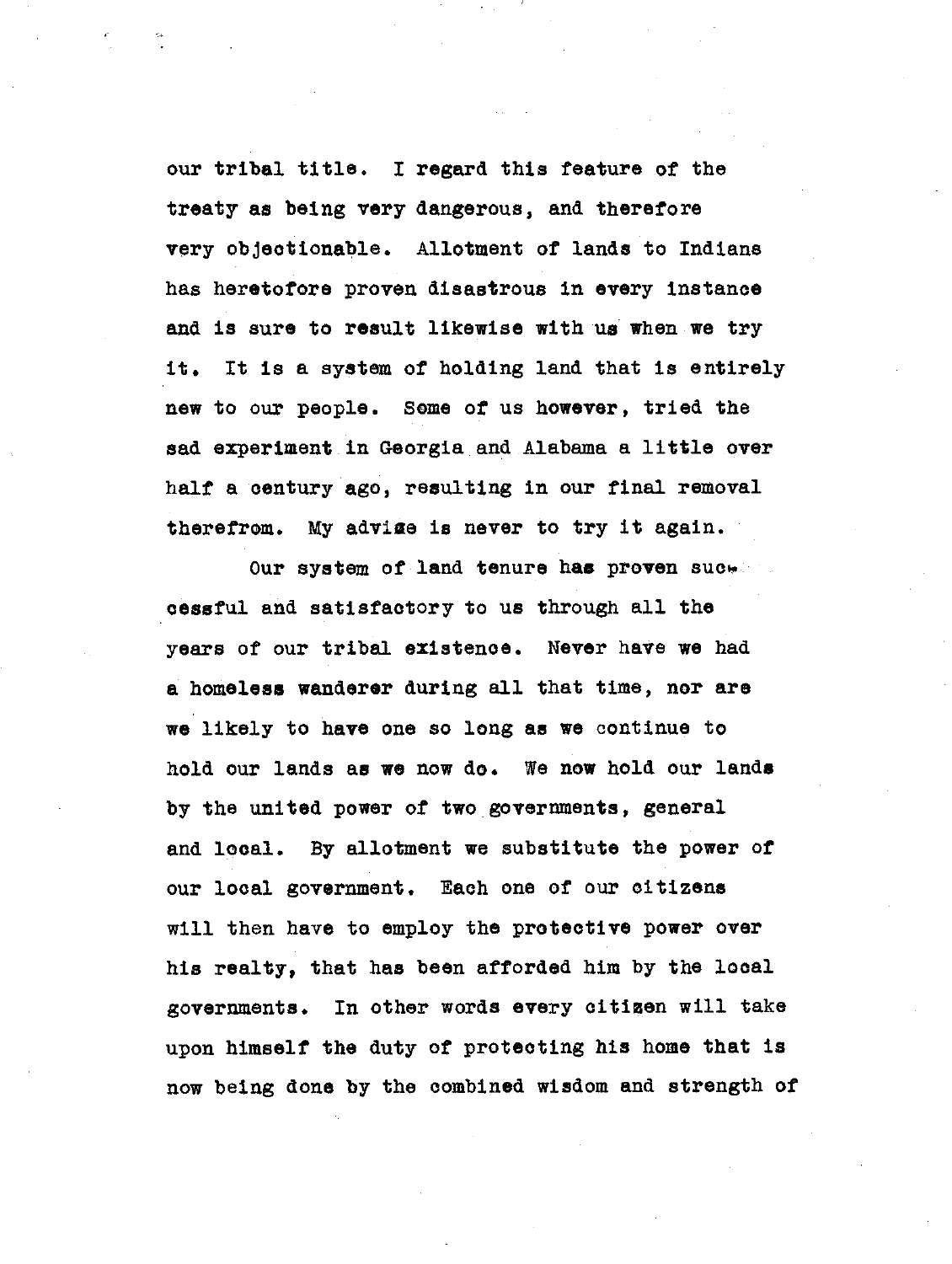the Muskogee nation. Not only so but he assumes the responsibility of coping single-handed with the avaricious land sharks of the American continent. Many of the shrewdest and most enlightened citizens of the United States are homeless simply because they were not able single-handed to protect their homes from sharpers.

We now have no suits about land titles, for our land title is not disputable and never will be until we allot our lands. Then the courts will be thronged with them as they are in Oklahoma.

We now pay no taxes on our lands and never will till we allot, and then the tax-gatherers will become as numerous as they are in Oklahoma. These things will inevitably follow the allotment of our lands. I therefore advise you to weigh and calmly consider these facts before accepting this treaty. I think it far better for us to stand firm by the treaties we have and plead the justice of our cause, by all lawful and honorable means, than enter into this agreement.

I fail to see any betterment of our condition by this agreement, but to the contrary I can see much that will be greatly to our detriment. But you have had my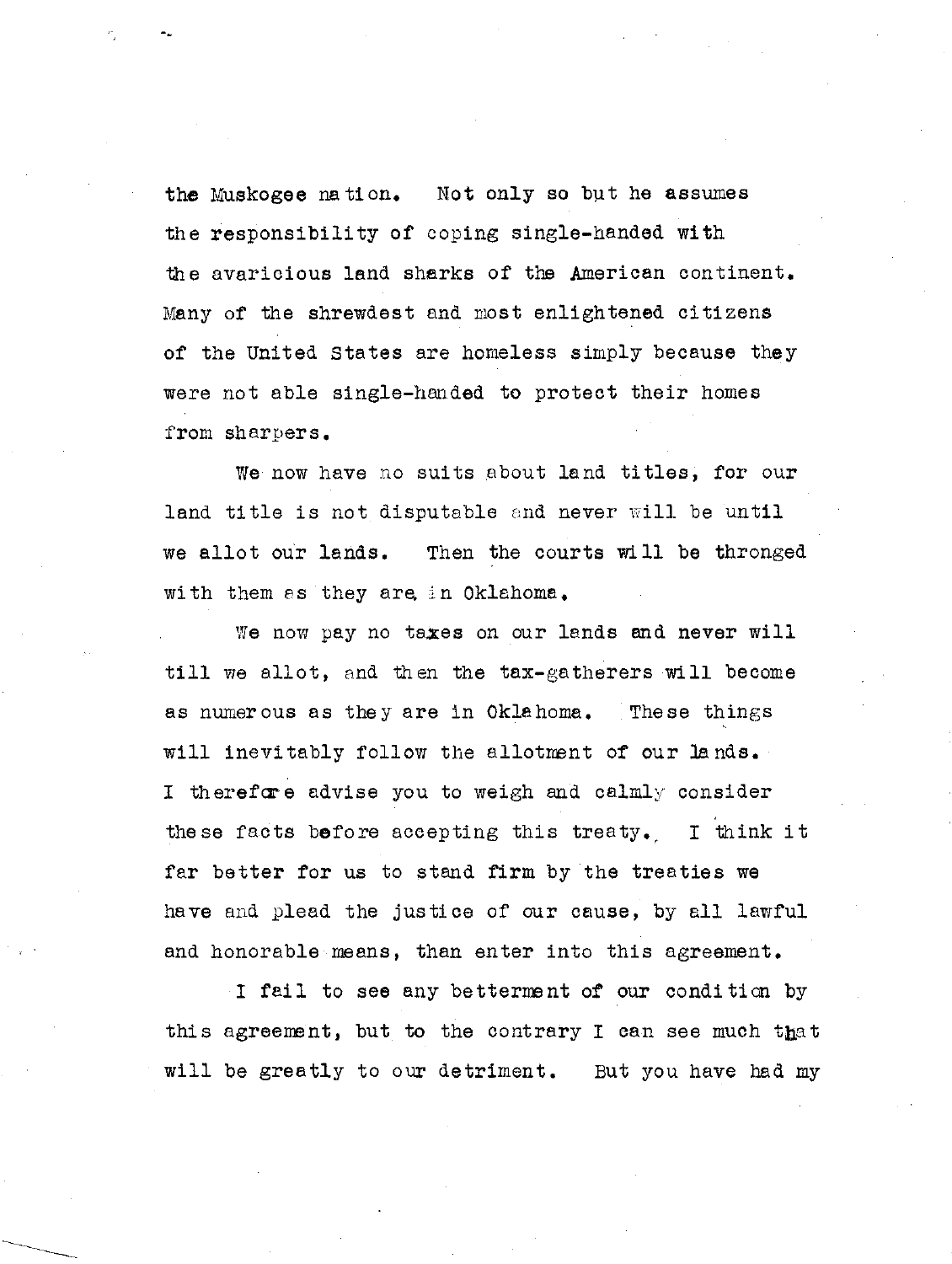views on this subject heretofore, and I do not deem it necessary to add anything at this time. I am aware that the U. S. Government is urging us to change our relations with her and has expended considerable money in surveying our country and in maintaining a commission for the past three years, but all of this has been done at the option of that government and not at our request. We have not asked for any of these things, but they have been asked for by grasping, unsatiable boomers, who are always on the trail of the Indian, until every foot of his land is opened up. And when we make this treaty they will be the people to first throng this country to scheme us out of our homes. It is simply a question as to the ownership of our lands. The boomers are hungry for them and it seems the only means for making them accessible is by allotment. It therefore remains for you to decide whether or no you will make yourselves a party to this scheme of the boomers. No, we have not asked for a new treaty nor for the allotment of our lands, but we have frequently requested the government to remove from our country the intruders, which has never been heeded,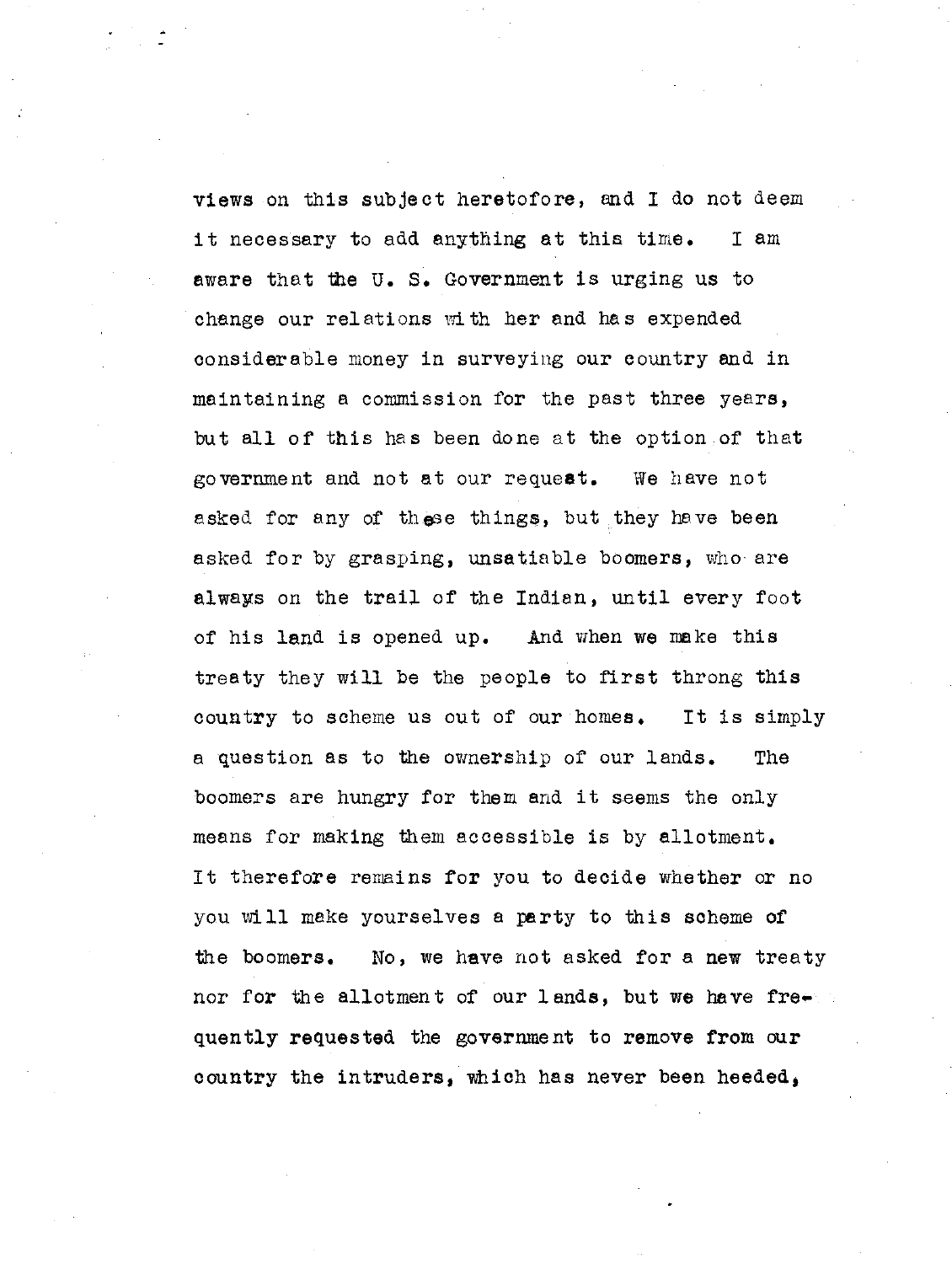although solemnly guaranteed to be done by existing treaties, If intruders cannot be removed from our country at this time the question arises will they be removed by the promises of a new treaty to do so? It seems that the Cherokees have found both and found new treaties to be better than old ones on this subject. I believe we will have the same experience when we try it. For this reason I withheld my approval of the act of your called session last August authorizing your commission to treat, At that session of council I presented to you my views as to what seemed to me to be the most advisable course for us to pursue at this time. I am still of the opinion that we should test our constitutional rights before the supreme court of the United States, and provision should be made at once for procuring the ablest council to represent us.

r

اف الراباني

In conclusion, gentlemen, permit me to say that I have endeavored honestly to present to you my views on the subject before you, and feel that in this I have discharged my duty and indulged the hope that you will consider the question in the same spirit of earnestness, that has actuated me, and discharge the duty you owe your constituency intelligently, honestly and faithfully.

I have the honor to be, very respectfully.

Your Obediend Servant. I\$PARHECHER, Prin. Chief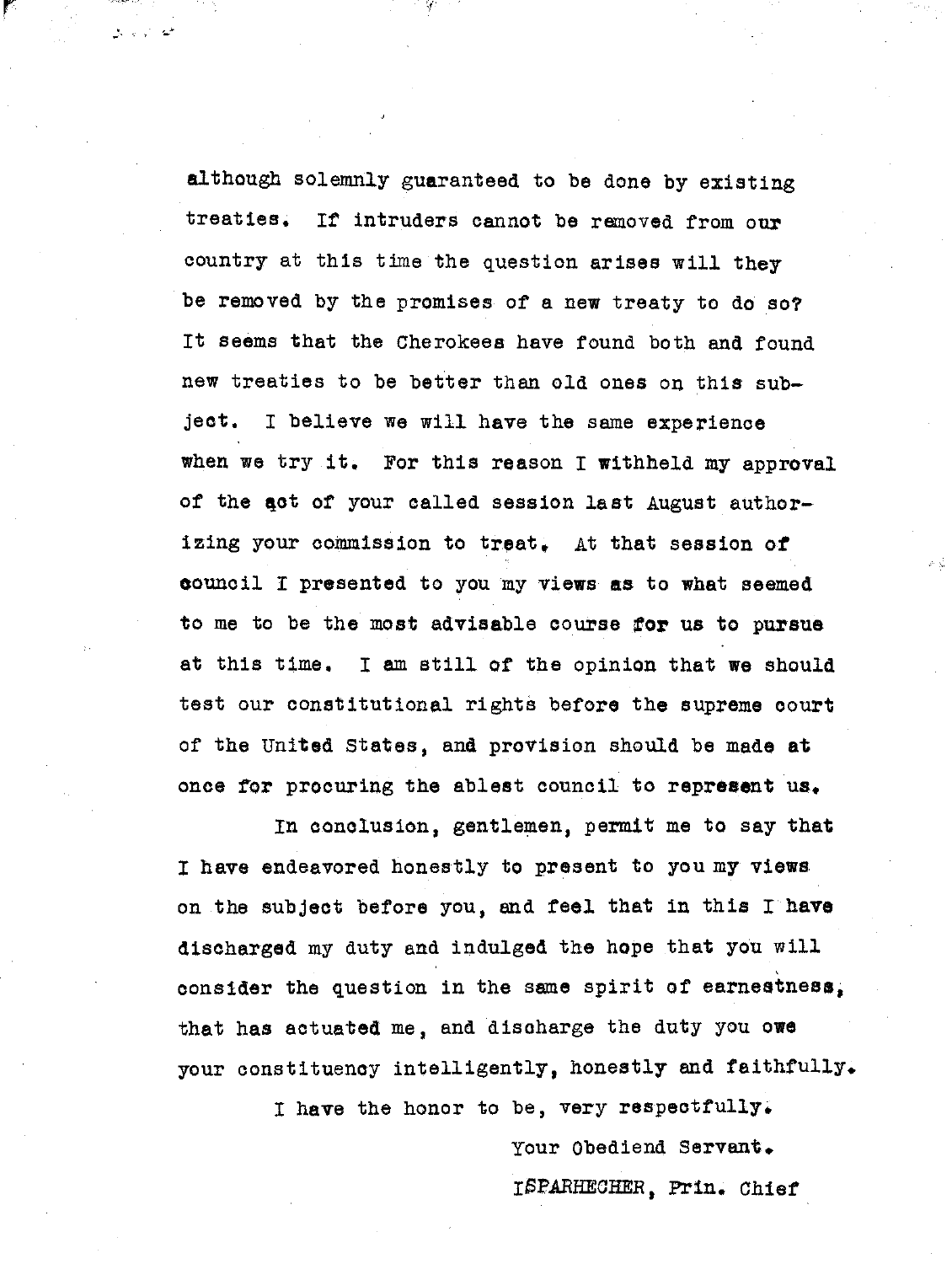## THE DAILY CAPITAL

*M*

South. McAlester, I. T. Thursday Evening, Oct. 14, 1897 Volume 8, **No. 58** Hinds & Jobe, Proprietors

# EDITORIAL ON MESSAGE BY ISPARHECHER

Head Chief Isperhecher has sent a special message to the Creek council in session at Okmulgee, declaring that he regarded the allotment treaty agreed upon by the Dawes and Creek commissions as highly dangerous, and continues: "Allotment of lands to Indians has heretofore proven disastrous in every instance and is sure to result likewise to us when we try it. It is a system of holding land. entirely new to our people. Some of us, however, tried the said experience in Georgia and Alabama a little over half a century ago, resulting in our removal therefrom. My advice is to never try it again.

The existing system of tenure was declared to have been so successful that there had never been a homeless wanderer among the Creeks, while a change